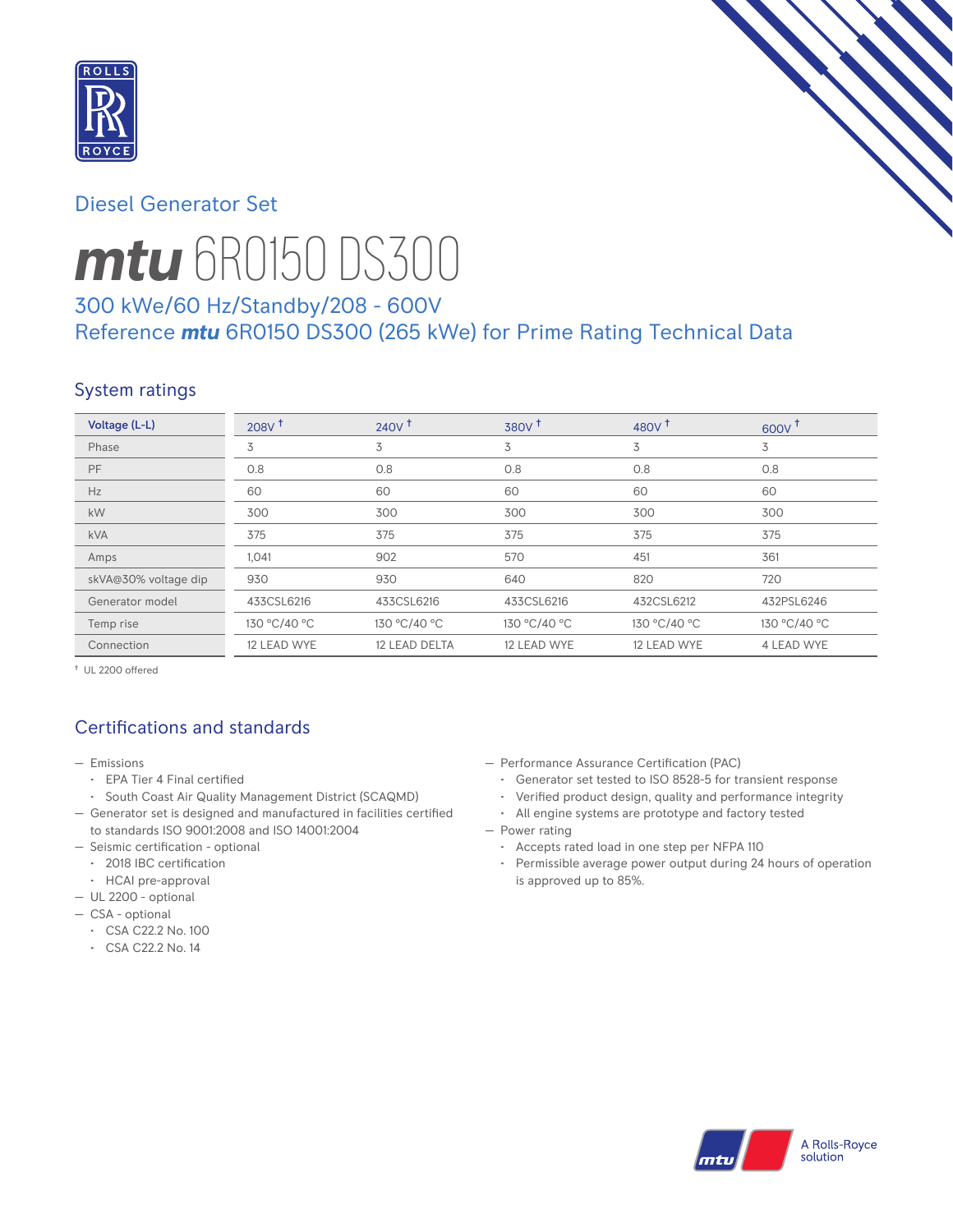## Standard features \*

- Single source supplier
- Global product support
- Two (2) Year/3,000 Hour Basic Limited Warranty
- 6090HFG06 diesel engine
	- 9.0 liter displacement
	- Common rail fuel injection
	- 4-cycle
- Engine-generator resilient mounted
- Complete range of accessories
- Cooling system
- Integral set-mounted
	- Engine-driven fan

# Standard equipment \*

#### Engine

- Air cleaner
- Oil pump
- Oil drain extension and shut-off valve
- Full flow oil filters
- Open crankcase ventilation
- Jacket water pump
- Thermostats
- Blower fan and fan drive
- Radiator unit mounted
- Electric starting motor 24V
- Governor electronic isochronous
- Base formed steel
- SAE flywheel and bell housing
- Charging alternator 24V
- Battery rack and cables
- Flexible fuel connectors
- Flexible exhaust connection
- EPA certified engine

#### **Generator**

- NEMA MG1, IEEE, and ANSI standards compliance for temperature rise and motor starting
- Sustained short circuit current of up to 300% of the rated current for up to 10 seconds
- Self-ventilated and drip-proof
- Superior voltage waveform
- Digital, solid state, volts-per-hertz regulator
- Brushless alternator with brushless pilot exciter
- 4 pole, rotating field
- 130 °C maximum standby temperature rise
- 1-bearing, sealed
- Flexible coupling
- Full amortisseur windings
- 125% rotor balancing
- 3-phase voltage sensing
- $\pm$  1% voltage regulation no load to full load
- 100% of rated load one step
- 5% maximum total harmonic distortion
- Generator
	- Brushless, rotating field generator
	- 2/3 pitch windings
	- 300% short circuit capability with optional Permanent Magnet Generator (PMG)
- Digital control panel(s)
	- UL recognized, CSA certified, NFPA 110
	- Complete system metering
	- LCD display

#### Digital control panel(s)

- Digital metering
- Engine parameters
- Generator protection functions
- Engine protection
- CANBus ECU communications
- Windows®-based software
- Multilingual capability
- Communications to remote annunciator
- Programmable input and output contacts
- UL recognized, CSA certified, CE approved
- Event recording
- IP 54 front panel rating with integrated gasket
- NFPA 110 compatible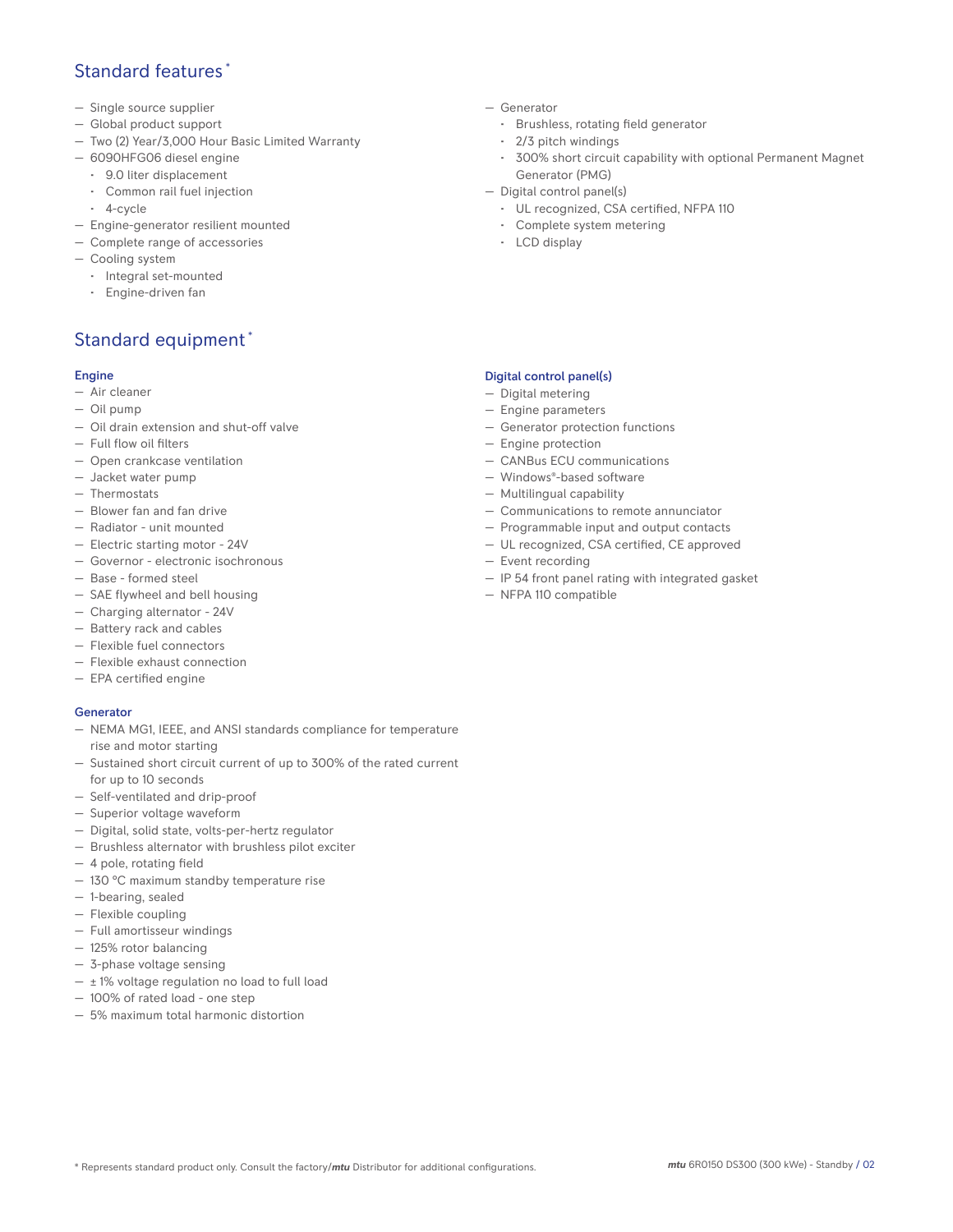# Application data

#### Engine

| Manufacturer                | John Deere  |
|-----------------------------|-------------|
| Model                       | 6090HFG06   |
| Type                        | 4-cycle     |
| Arrangement                 | 6-inline    |
| Displacement: $L (in3)$     | 9.0(549)    |
| Bore: cm (in)               | 11.84(4.7)  |
| Stroke: cm (in)             | 13.6(5.4)   |
| Compression ratio           | 16:1        |
| Rated rpm                   | 1,800       |
| Engine governor             | <b>JDEC</b> |
| Maximum power: kWm (bhp)    | 345 (463)   |
| Steady state frequency band | ± 0.25%     |
| Air cleaner                 | dry         |
|                             |             |
|                             |             |

#### Liquid capacity

| Total oil system: L (gal)             | 40 (10.6)     |
|---------------------------------------|---------------|
| Engine jacket water capacity: L (gal) | 17 (4.49)     |
| System coolant capacity: L (gal)      | 41.37 (10.93) |

#### Electrical

| Electric volts DC                                            | 24  |
|--------------------------------------------------------------|-----|
| Cold cranking amps under -17.8 $^{\circ}$ C (O $^{\circ}$ F) | 950 |
| Batteries: group size                                        | .31 |
| Batteries: quantity                                          |     |
|                                                              |     |

#### Fuel system

| Fuel supply connection size    | $-10$ JIC 37 $\degree$ female |
|--------------------------------|-------------------------------|
| Fuel return Connection size    | $-6$ JIC 37 $^{\circ}$ female |
| Maximum fuel Lift: m (ft)      | 2.4(7.9)                      |
| Recommended fuel               | diesel #2                     |
| Total fuel flow: L/hr (gal/hr) | 167.94 (44.37)                |
|                                |                               |

#### Fuel consumption

| At 100% of power rating: L/hr (gal/hr)<br>At 75% of power rating: L/hr (gal/hr)<br>At 50% of power rating: L/hr (gal/hr) | 84.6 (22.4)<br>61.1(16.1)<br>41.2 (10.9) |
|--------------------------------------------------------------------------------------------------------------------------|------------------------------------------|
| <b>DEF</b> consumption<br>At 100% of power rating: L/hr (gal/hr)<br>At 75% of power rating: L/hr (gal/hr)                | 2.62(0.69)<br>1.59(0.42)                 |
| At 50% of power rating: L/hr (gal/hr)                                                                                    | 1.36(0.36)                               |
| Cooling - radiator system<br>Ambient capacity of radiator: °C (°F)<br>Maximum restriction of cooling air: Intake         | 50 (122)                                 |
| and discharge side of radiator: kPa (in. H <sub>2</sub> O)<br>Water pump capacity: L/min (gpm)                           | 0.124(0.5)<br>385 (102)                  |
| Heat rejection to coolant: kW (BTUM)<br>Heat rejection to air to air: kW (BTUM)                                          | 185 (10,530)<br>86 (4,895)               |
| Heat radiated to ambient: kW (BTUM)<br>Fan power: kW (hp)                                                                | 36.9 (2,099)<br>18(24.1)                 |
| Air requirements                                                                                                         |                                          |
| Aspirating: *m <sup>3</sup> /min (SCFM)<br>Air flow required for radiator                                                | 23 (812)                                 |
| cooled unit: *m <sup>3</sup> /min (SCFM)<br>Remote cooled applications; air flow required for                            | 517.7 (18,281)                           |
| dissipation of radiated generator set heat for a<br>maximum of 25 °F rise: *m <sup>3</sup> /min (SCFM)                   | N/A                                      |
| * Air density = 1.184 kg/m <sup>3</sup> (0.0739 lbm/ft <sup>3</sup> )                                                    |                                          |
| <b>Exhaust system</b><br>Gas temperature (stack): °C (°F)                                                                | 447 (837)                                |
| Maximum gas temperature during regeneration: °C (°F)<br>Gas volume at stack temperature: m <sup>3</sup> /min (CFM)       | 647 (1,197)<br>45 (1.589)                |

| Maximum gas temperature during regeneration: <sup>o</sup> C (°F) | 647 (1.197) |
|------------------------------------------------------------------|-------------|
| Gas volume at stack temperature: m <sup>3</sup> /min (CFM)       | 45 (1.589)  |
| Maximum allowable back pressure at                               |             |
| outlet of aftertreatment: kPa (in. H <sub>2</sub> O)             | 19.2(77)    |